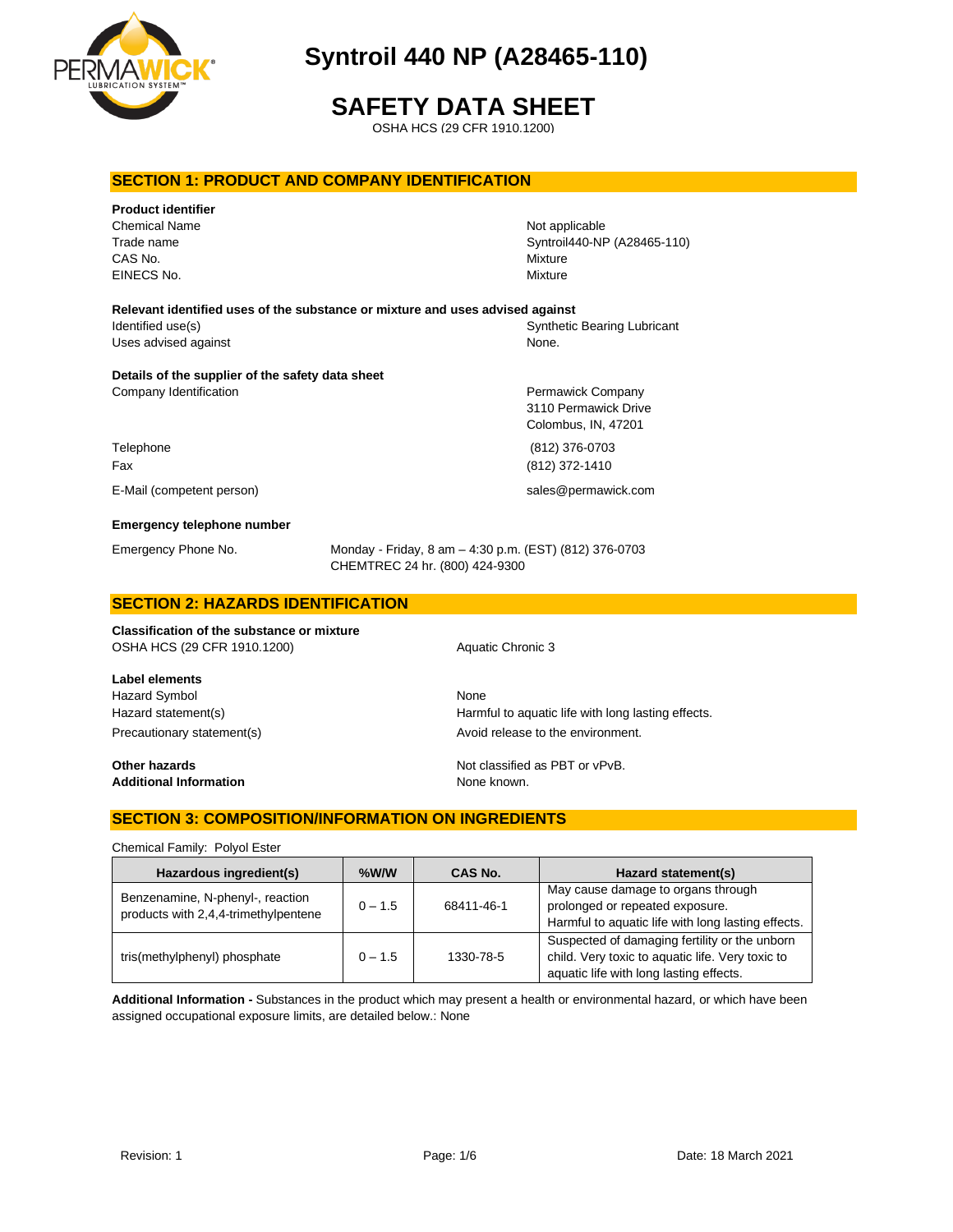

**SECTION 4: FIRST AID MEASURES**



### **Description of first aid measures**

| Inhalation                                                                    | Unlikely to be required but if necessary treat<br>symptomatically.                         |
|-------------------------------------------------------------------------------|--------------------------------------------------------------------------------------------|
| <b>Skin Contact</b>                                                           | Wash affected skin with soap and water.                                                    |
| Eye Contact                                                                   | Eyes should be washed with plenty of water. If symptoms<br>occur obtain medical attention. |
| Ingestion                                                                     | Unlikely to be required but if necessary treat<br>symptomatically.                         |
| Most important symptoms and effects, both acute<br>and delayed                | None                                                                                       |
| Indication of the immediate medical attention and<br>special treatment needed | None                                                                                       |

# **SECTION 5: FIRE-FIGHTING MEASURES**

| <b>Extinguishing media</b>                            |                                                                                                             |
|-------------------------------------------------------|-------------------------------------------------------------------------------------------------------------|
| -Suitable Extinguishing Media                         | Extinguish with waterspray, dry chemical, sand or carbon<br>dioxide.                                        |
| -Unsuitable Extinguishing Media                       | None anticipated.                                                                                           |
| Special hazards arising from the substance or mixture | This product may give rise to hazardous fumes in a fire.                                                    |
| <b>Advice for fire-fighters</b>                       | A self contained breathing apparatus and suitable protective<br>clothing should be worn in fire conditions. |

# **SECTION 6: ACCIDENTAL RELEASE MEASURES**

| Personal precautions, protective equipment and<br>emergency procedures | Avoid skin contact. Avoid contact with eyes.                                                                                                       |
|------------------------------------------------------------------------|----------------------------------------------------------------------------------------------------------------------------------------------------|
| <b>Environmental precautions</b>                                       | Use appropriate container to avoid environmental<br>contamination.                                                                                 |
| Methods and material for containment and cleaning up                   | Contain and cover spilled substance with dry sand or earth<br>or other suitable dry material. Transfer to a container for<br>disposal or recovery. |
| Reference to other sections<br><b>Additional Information</b>           | None<br>None                                                                                                                                       |

| -Incompatible materials                                      | Strong oxidising agents.                     |
|--------------------------------------------------------------|----------------------------------------------|
| -Storage Temperature                                         | Store at room temperature.                   |
| Conditions for safe storage, including any incompatibilities |                                              |
| Precautions for safe handling                                | Avoid skin contact. Avoid contact with eyes. |
| <b>SECTION 7: HANDLING AND STORAGE</b>                       |                                              |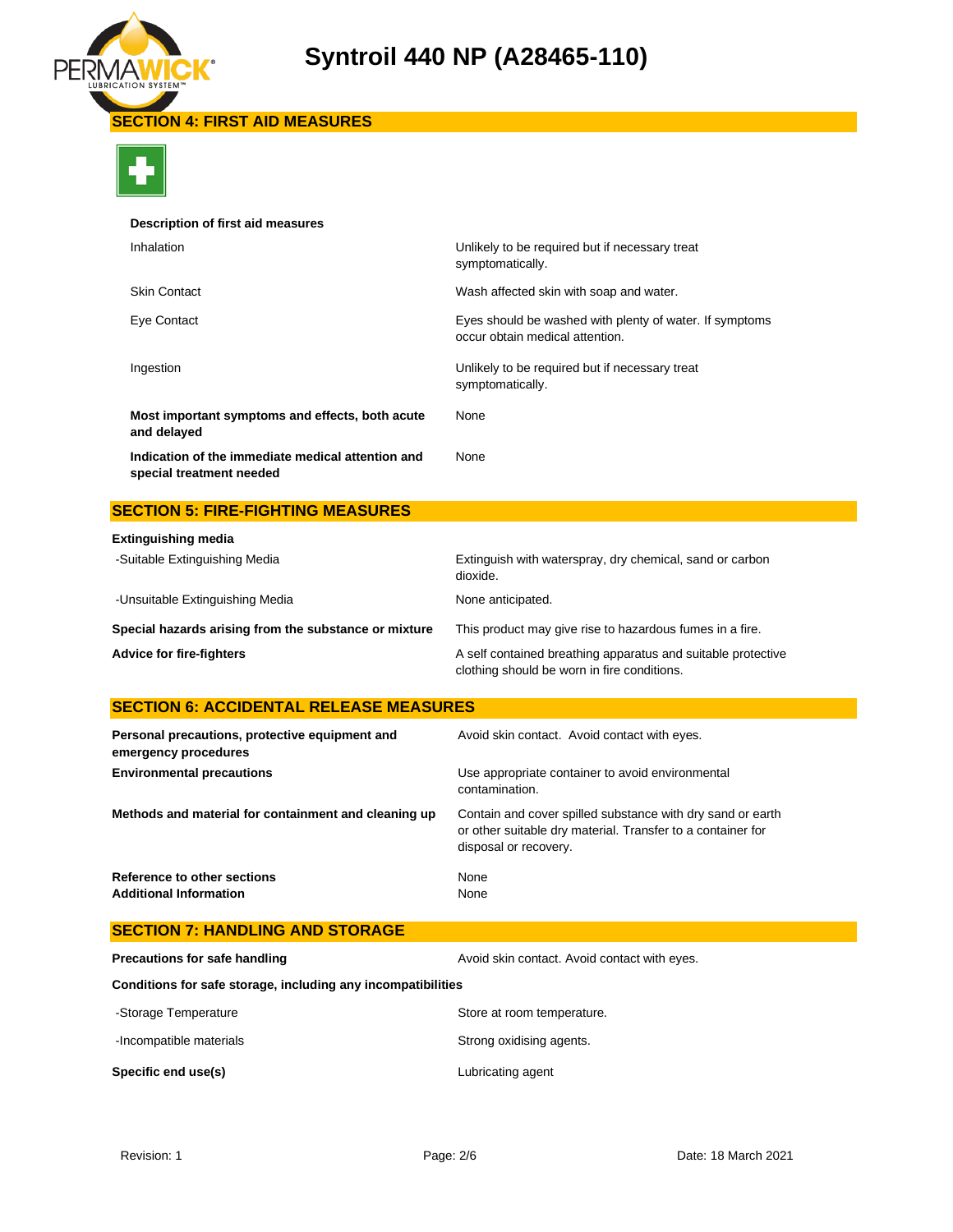

# **SECTION 8: EXPOSURE CONTROLS/PERSONAL PROTECTION**

### **Control parameters**

### **Occupational Exposure Limits**

|                                          |                |            | LTEL (8 hr TWA ppm)    |                             | STEL (ppm)                                                                                                                                                                                               |       |
|------------------------------------------|----------------|------------|------------------------|-----------------------------|----------------------------------------------------------------------------------------------------------------------------------------------------------------------------------------------------------|-------|
| <b>SUBSTANCE.</b>                        | <b>CAS No.</b> | PEL (OSHA) | <b>TLV (ACGIH)</b>     | PEL (OSHA)                  | <b>TLV (ACGIH)</b>                                                                                                                                                                                       | Note: |
| None                                     | ----           | ----       | ----                   | ----                        | ----                                                                                                                                                                                                     |       |
| Recommended monitoring method            |                |            | None                   |                             |                                                                                                                                                                                                          |       |
| <b>Exposure controls</b>                 |                |            |                        |                             |                                                                                                                                                                                                          |       |
| Appropriate engineering controls         |                |            | Not normally required. |                             |                                                                                                                                                                                                          |       |
| <b>Personal protection equipment</b>     |                |            |                        |                             |                                                                                                                                                                                                          |       |
| Eye/face protection                      |                |            | Safety spectacles.     |                             |                                                                                                                                                                                                          |       |
|                                          |                |            |                        |                             |                                                                                                                                                                                                          |       |
| Skin protection (Hand protection/ Other) |                |            | Not normally required. |                             |                                                                                                                                                                                                          |       |
| Respiratory protection                   |                |            | Not normally required. |                             |                                                                                                                                                                                                          |       |
| Thermal hazards                          |                |            |                        | Not normally required.      |                                                                                                                                                                                                          |       |
| <b>Environmental Exposure Controls</b>   |                |            |                        | local authority for advice. | Use appropriate container to avoid environmental contamination.<br>Disposal should be in accordance with local, state or national<br>legislation. Consult an accredited waste disposal contractor or the |       |

### **SECTION 9: PHYSICAL AND CHEMICAL PROPERTIES**

### **Information on basic physical and chemical properties**

Appearance Granular Colour Colour Colour Colour Colour Colour Colour Colour Colour Colour Colour Colour Colour Colour Colour Colou Odour **Faint Ester-like.** Odour Threshold (ppm) Not available pH (Value) Not available Melting Point (°C) / Freezing Point (°C) Not available Boiling point/boiling range (°C): Not determined. Flash Point (°C) 230 - 270 [Open cup] Evaporation rate **Not applicable** Not applicable Flammability (solid, gas) Not applicable Explosive limit ranges **Not applicable** Not applicable Vapour Pressure (Pascal) < 1 Vapour Density (Air=1)  $> 1$ Density (g/ml) Base Oil 0.993 – 1.01 Solubility (Water) and the soluble of the soluble of the soluble. Solubility (Other) Not available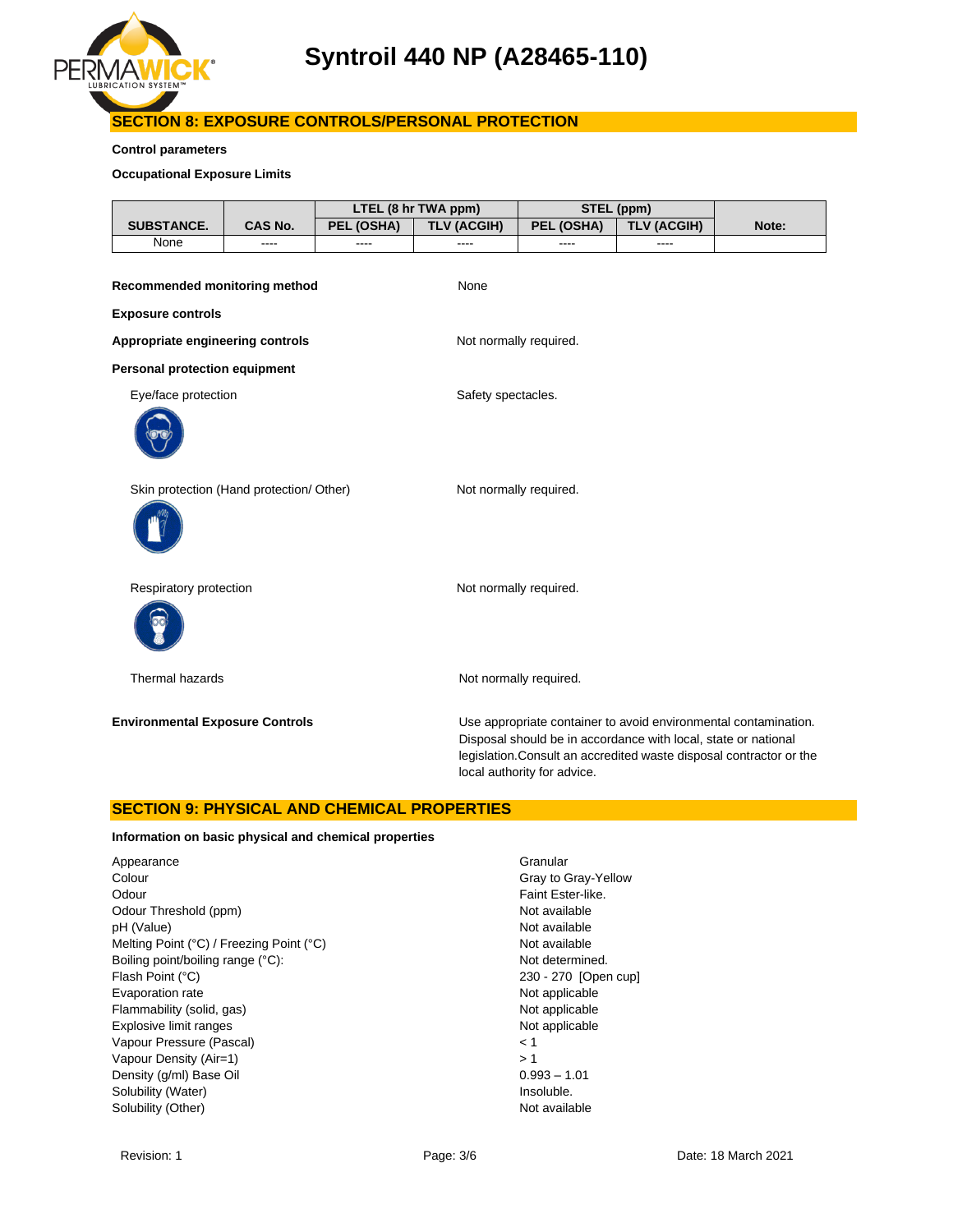

Partition Coefficient (n-Octanol/water) Not available Auto Ignition Temperature (°C) <br>
>282 Decomposition Temperature (°C) Not available Kinematic Viscosity (cSt) @ 40°C 73.6 (Listed in: Product specification) Explosive properties **Note 2018** Not explosive. Oxidising properties Not oxidising.

**Other information** and the state of the state of the state of the Not available of the State of the State of the Not available

## **SECTION 10: STABILITY AND REACTIVITY**

**Reactivity Reactivity Stable under normal conditions. Chemical stability** Stable. **Possibility of hazardous reactions** None anticipated. **Conditions to avoid Incompatible materials Hazardous Decomposition Product(s)** Carbon monoxide, Carbon dioxide

None **Oxidizers** 

## **SECTION 11: TOXICOLOGICAL INFORMATION**

### **Information on toxicological effects**

Benzenamine, N-phenyl-, reaction products with 2,4,4-trimethylpentene (CAS No. 68411-46-1)

**Acute toxicity** -Inhalation No data

**Repeated dose toxicity** No data **Mutagenicity** Negative **Carcinogencity** No data

-Ingestion LD50 > 5000 mg/kg (rat) -Dermal LD50 > 2000 mg/kg (rat) **-Irritation 1998 1998 1998 1998 Slightly irritant (Skin). Non-irritant to rabbit eyes.** 

**Sensitisation It is not a skin sensitiser.** 

**Toxicity for reproduction**  $NOAEL = 125 mg/kg (P/F1) (rat)$ 

# tris(methylphenyl) phosphate (CAS No. 1330-78-5)

**Acute toxicity** -Ingestion LD50 > 20,000 mg/kg (rat) -Dermal LD50 3.7 g/kg (rabbit) **Sensitisation It is not a skin sensitiser. Mutagenicity** Negative Carcinogencity **No data Toxicity for reproduction Positive** 

**Other information IARC, NTP, OSHA, ACGIH do not list this product or IARC**, NTP, OSHA, ACGIH do not list this product or any components thereof as known or suspected carcinogen.

 $-LCSO > 11.1$  mg/l (rat) (1 hour(s)) **-Irritation Slightly irritant (Skin). Non-irritant to rabbit eyes. Repeated dose toxicity Call: NOAEL = 1000 mg/kg (rat)** Oral: NOAEL = 1000 mg/kg (rat) **Developmental Toxicity COAEL = 20 mg/kg (Developmental)** NOEL = 20 mg/kg (Maternal)

### **Other information** None known

## **SECTION 12: ECOLOGICAL INFORMATION**

### **Toxicity**

Benzenamine, N-phenyl-, reaction products with 2,4,4-trimethylpentene (CAS No. 68411-46-1)

**Acute toxicity** Fish LC50> 100 mg/l (96 hour) (*D. rerio*) Aquatic invertebrates: EC50 >100 mg/l (48 hour) / (24 hour(s)) (*D. magna*)

Algae EC50 > 100 mg/l (72 hour) *(D. subspicatus)*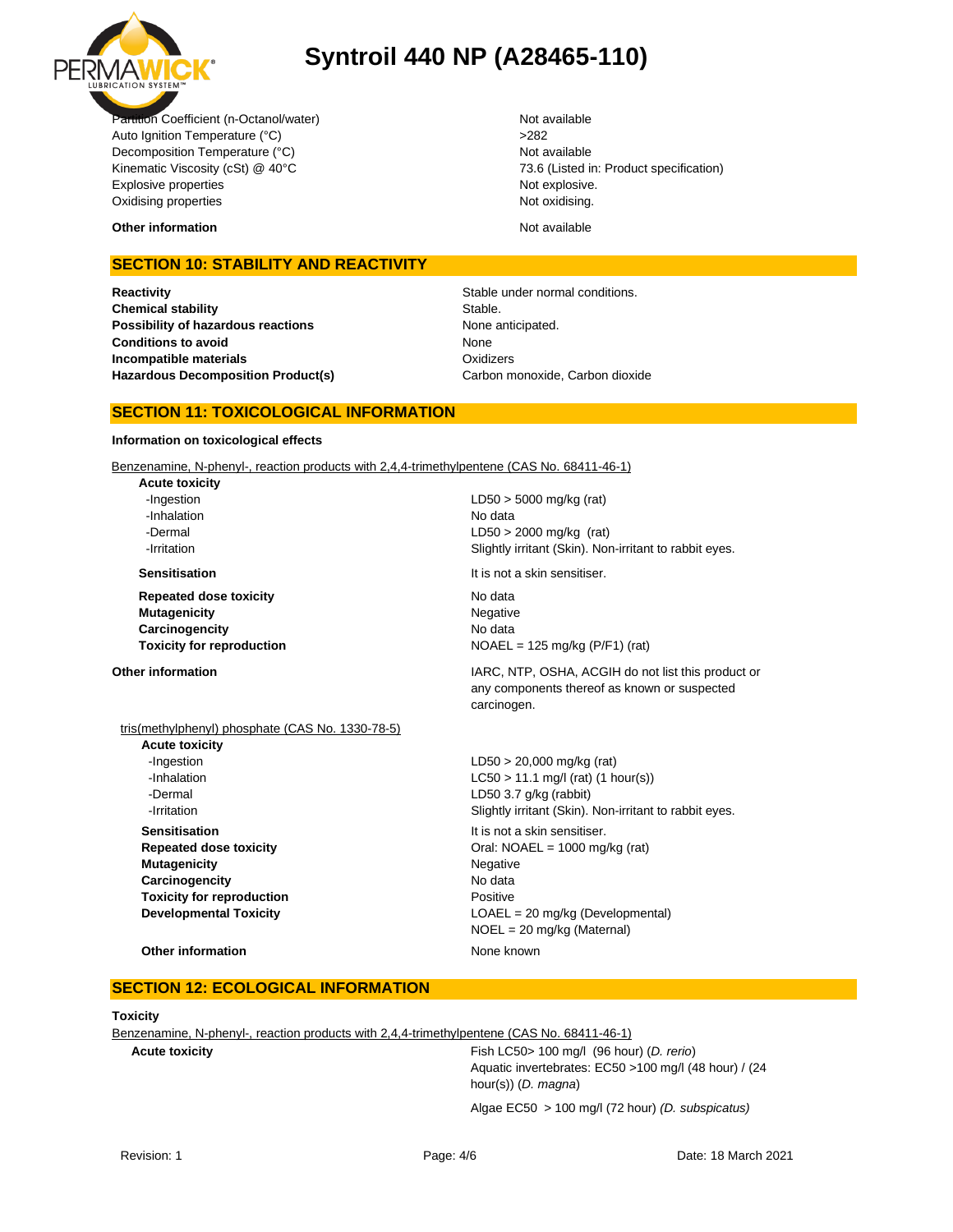| ®<br>RMAL<br><b>LUBRICATION SYSTEM™</b> |
|-----------------------------------------|
|                                         |

| <b>BRICATION SYSTEM™</b>                                                                                                                                                                       |                                                                                                                                                                                                                                               |
|------------------------------------------------------------------------------------------------------------------------------------------------------------------------------------------------|-----------------------------------------------------------------------------------------------------------------------------------------------------------------------------------------------------------------------------------------------|
| <b>Long Term</b>                                                                                                                                                                               | (Growth rate) and (Biomass)<br>No data                                                                                                                                                                                                        |
| tris(methylphenyl) phosphate (CAS No. 1330-78-5)<br><b>Acute toxicity</b>                                                                                                                      | Fish LC50 = $0.06$ mg/l (96 hour) (Rainbow trout)<br>Fish LC50 = 44.8 mg/l (96 hour) (Fathead minnow)<br>Aquatic invertebrates: EC50 = 146 µg/l (48 hour) (D.<br>magna)<br>Algae EL50 > 2500 µg/l (72 hour) / (96 hour) (S.<br>capricornutum) |
| <b>Long Term</b>                                                                                                                                                                               | Fish Sublethal Effects = $0.9$ mg/l (4 week(s)) (O. mykiss)<br>Aquatic invertebrates: NOEC = 0.011 - 0.019 mg/l<br>(Survival) (G. pseudolimnaeus)                                                                                             |
| Persistence and degradability<br><b>Bioaccumulative potential</b><br><b>Mobility in soil</b><br>Results of PBT and vPvB assessment                                                             | Not available<br>Not available<br>No data<br>Not classified as PBT or vPvB.                                                                                                                                                                   |
| Other adverse effects                                                                                                                                                                          | None known.                                                                                                                                                                                                                                   |
| <b>SECTION 13: DISPOSAL CONSIDERATIONS</b>                                                                                                                                                     |                                                                                                                                                                                                                                               |
| Waste treatment methods                                                                                                                                                                        | Disposal should be in accordance with local, state or<br>national legislation. Consult an accredited waste disposal<br>contractor or the local authority for advice.                                                                          |
| <b>Additional Information</b>                                                                                                                                                                  | None known.                                                                                                                                                                                                                                   |
| <b>SECTION 14: TRANSPORT INFORMATION</b>                                                                                                                                                       |                                                                                                                                                                                                                                               |
| DOT (DEPARTMENT OF TRANSPORTATION)<br>UN number<br>Proper Shipping Name<br>Transport hazard class(es)<br>Packing Group<br><b>Marine Pollutant</b><br>Special precautions for user<br>UN number | Not classified as dangerous for transport.                                                                                                                                                                                                    |
| Land transport (ADR/RID)<br>UN number<br>Proper Shipping Name<br>Transport hazard class(es)<br>Packing Group<br>Marine Pollutant<br>Special precautions for user                               | Not classified as dangerous for transport.                                                                                                                                                                                                    |
| Sea transport (IMDG)<br>UN number<br>Proper Shipping Name<br>Transport hazard class(es)<br>Packing Group<br>Environmental hazards<br>Special precautions for user                              | Not classified as dangerous for transport.                                                                                                                                                                                                    |
| Air transport (ICAO/IATA)<br>UN number<br>Proper Shipping Name<br>Transport hazard class(es)<br>Packing Group<br>Environmental hazards<br>Special precautions for user                         | Not classified as dangerous for transport.                                                                                                                                                                                                    |
| Revision: 1                                                                                                                                                                                    | Page: 5/6<br>Date: 18 March 2021                                                                                                                                                                                                              |